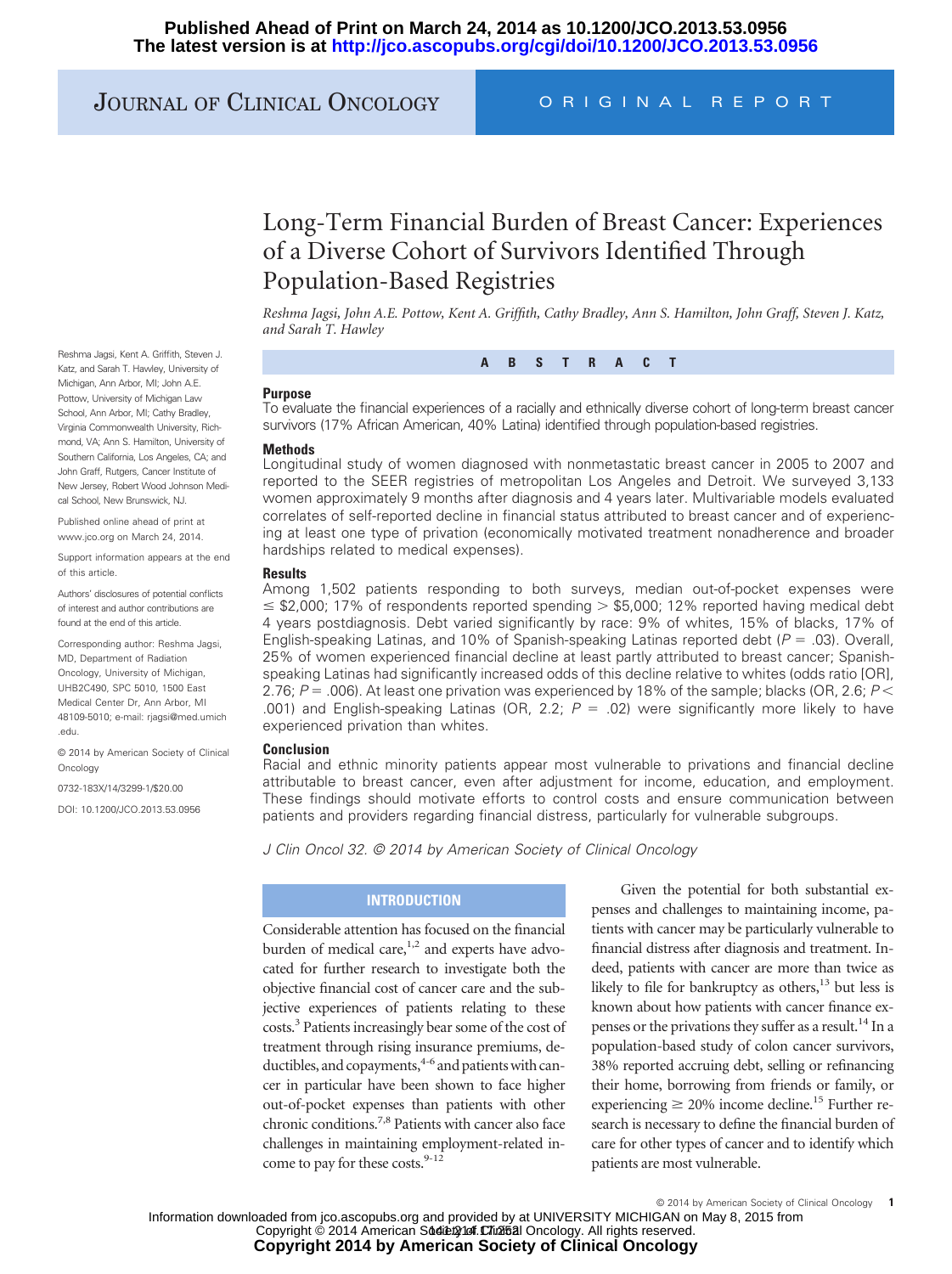We evaluated the financial experiences of a diverse cohort of breast cancer survivors identified through population-based registries and how they varied by race/ethnicity. We specifically investigated self-reported out-of-pocket medical expenses, how they financed these expenses, their perceptions of their financial status, and the privations they experienced in the currently challenging broader economic environment. We also described these breast cancer survivors' experiences with employment after diagnosis and treatment. Finally, we evaluated whether certain racial/ethnic subgroups of long-term breast cancer survivors were more vulnerable to financial distress.

# **METHODS**

#### *Study Sample*

We conducted a longitudinal cohort study of women diagnosed with breast cancer in metropolitan Los Angeles and Detroit. Patients age 20 to 79 years diagnosed with stage 0 to III breast cancer between June 2005 and February 2007, as reported to the National Cancer Institute's SEER population-based program registries in those regions, were eligible for sample selection.

Patients were excluded if they had stage IV breast cancer or could not complete a questionnaire in English or Spanish. Asian women in Los Angeles were excluded because of enrollment in other studies. Latina (in Los Angeles) and black (in both Los Angeles and Detroit) patients were oversampled to ensure sufficient minority representation.

#### *Questionnaire Design and Content*

Questionnaires were based on existing literature, measures previously developed to assess relevant constructs, and theoretical models. For the items relating to financial experiences, we adapted questions previously utilized by the Consumer Bankruptcy Project<sup>16</sup>; for items relating to employment and insurance experiences, we adapted questions from surveys conducted by the Bureau of Labor Statistics in the general population, and items previously developed by labor economists for use in patients with cancer.<sup>17,18</sup> We utilized standard techniques of content validation,<sup>19</sup> including systematic review by design experts<sup>20-22</sup> and pretesting with 40 patients in three waves, including 12 detailed cognitive interviews.<sup>23,24</sup>

#### *Data Collection*

After institutional review board approval, patients were identified via rapid case ascertainment and surveyed amean of 9months after diagnosis, and again approximately 4 years later. To encourage response, we provided a \$10 cash incentive and used a modified Dillman method.<sup>25</sup> All materials were sent in English and Spanish to those with Spanish surnames.<sup>26</sup> The response rate to the baseline survey was 73%, and the response rate to the follow-up survey was 68%. Survey responses were combined into a single data set, into which clinical data from SEER were merged. More details regarding the flow of patients into the sample are provided in Appendix Fig A1, online only.

#### *Measures*

We included several measures of financial impact in the follow-up survey. First, we measured patients' perceptions of whether, since diagnosis, they were worse off financially (financial decline). Among those perceiving financial decline, we asked whether this was due to breast cancer. We dichotomized responses for analysis (a little bit, somewhat, quite a bit, or very much versus not at all). Those who indicated they were worse off because of breast cancer (a little bit, somewhat, quite a bit, or very much) were considered to have had financial decline attributed at least partly to breast cancer.

We also asked how much the respondent paid in total for out-of-pocket medical expenses related to breast cancer, including copayments, hospital bills, and medication costs, with categorical response options. We then asked how they paid for out-of-pocket expenses and asked whether survivors currently had debt from their breast cancer treatments.

We evaluated privations related to breast cancer by using two sets of items in the follow-up survey. First, we evaluated economically motivated

treatment nonadherence by asking whether in the past 12 months survivors had gone without medication, taken less than the fully prescribed amount of a medication, missed a doctor's appointment, or missed a mammogram because of cost. Second, we evaluated broader hardships related to the patient's medical expenses by asking whether, since breast cancer diagnosis, she or anyone in her household had gone without health insurance, had utilities turned off because of unpaid bills, or had to move out of their home because of the respondent's own personal medical expenses.

We also inquired regarding employment and insurance status in the follow-up survey, including whether, since diagnosis, women perceived they were worse off, and if so, if this was due to breast cancer. The follow-up survey inquired whether survivors had worked for pay since diagnosis. Among those who did, we asked how important it had been to avoid changing jobs because of worry about losing health insurance, to keep working to keep health insurance, or to get a new job in order to get health insurance (dichotomized for analysis as at least a little important versus not at all important). Among those working at any time since diagnosis, we asked whether they would look for a new job if they could be assured of comparable benefits, had increased work hours to cover breast cancer-related medical expenses, had decreased work hours because of breast cancer-related health issues, or been denied job opportunities because of breast cancer.We also assessed the extent to which the costs of prescription medications had been covered by health insurance in the past 12 months.

We defined four race/ethnic groups by using responses from the baseline survey: non-Hispanic whites, non-Hispanic blacks, English-speaking Latinas (ES-Latina), and Spanish-speaking Latinas (SS-Latina), using the Short Acculturation Scale for Hispanics to subdivide the latter two groups. Of note, the three participants who identified as both black and Latina were coded as Latina. We measured other pertinent sociodemographic factors in the baseline survey: age, education, employment status at diagnosis, marital status, and household income. Clinical factors measured in the baseline survey were comorbidity, chemotherapy receipt, radiotherapy receipt, and surgery. SEER records provided clinical stage, and thefollow-up surveyinquired about breast cancer recurrence.

#### *Analytic Approach*

To allow statistical inferences to represent the original targeted population, we applied complex survey weights to the calculation of percentages and regression analyses. Design weights compensated for the oversampling of minorities and disproportionate selection across SEER sites; nonresponse weights compensated for the fact that women with certain characteristics were not as likely to respond to the surveys at each time point, as described further in the Data Supplement. Analyses were conducted by using SAS (SAS/STAT User's Guide, Version 9.2; SAS Institute, Cary, NC).

We compared self-reported financial and employment experiences of survivors by race/ethnicity by using the  $\chi^2$  test, limiting analysis to those who could be assigned to one of the four race/ethnic groups. We further constructed two adjusted logistic regression models to evaluate the correlates of decline in financial status attributed to breast cancer, as well as of having experienced at least one type of privation. Both models included the following theoretically selected independent variables: age, race/ethnicity, education, employment status at diagnosis, marital status, household income, comorbidity, stage, chemotherapy receipt, radiotherapy receipt, surgery, breast cancer recurrence, prescription drug coverage during survivorship, reductioninwork hours during survivorship, and geographic site. Although missing data for most variables selected for model inclusion were less than 5%, income information was missing for 18.9%, so we employed multiple imputation for missing income data as described in the Data Supplement.

# **RESULTS**

Of 3,133women surveyed, 2,290 (73%) completed the baseline survey and 1,536 (68%) completed the follow-up, of whom 1,502 could be categorized for race/ethnicity. Table 1 reports the characteristics of these 1,502 patients. The sample was diverse, with 17% black and 40%

Copyright © 2014 American Society of Cluasial Oncology. All rights reserved. Information downloaded from jco.ascopubs.org and provided by at UNIVERSITY MICHIGAN on May 8, 2015 from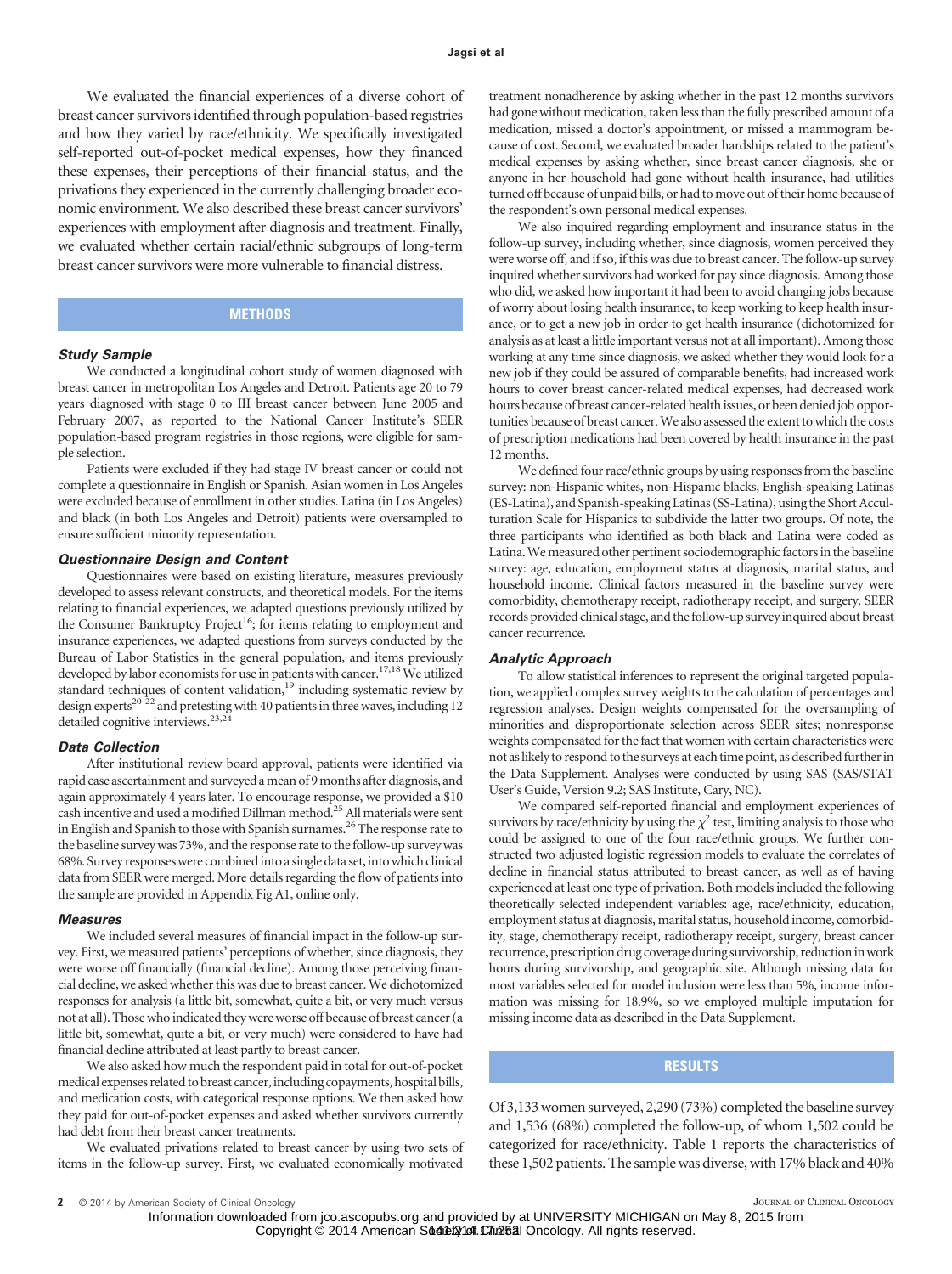| Weighted % of<br>Characteristic<br>No.<br>Sample<br>Age at diagnosis, years<br>$<$ 46<br>282<br>21.0<br>46-55<br>423<br>26.1<br>396<br>26.0<br>56-64<br>$65+$<br>401<br>26.8<br>Comorbidity |
|---------------------------------------------------------------------------------------------------------------------------------------------------------------------------------------------|
|                                                                                                                                                                                             |
|                                                                                                                                                                                             |
|                                                                                                                                                                                             |
|                                                                                                                                                                                             |
|                                                                                                                                                                                             |
|                                                                                                                                                                                             |
|                                                                                                                                                                                             |
| 588<br>0<br>41.5                                                                                                                                                                            |
| 1<br>456<br>28.9                                                                                                                                                                            |
| 2 or more<br>458<br>29.6                                                                                                                                                                    |
| Race                                                                                                                                                                                        |
| White<br>728<br>42.7                                                                                                                                                                        |
| <b>Black</b><br>380<br>17.4                                                                                                                                                                 |
| English-speaking Latina<br>191<br>19.5                                                                                                                                                      |
| Spanish-speaking Latina<br>203<br>20.4                                                                                                                                                      |
| Education                                                                                                                                                                                   |
| High school or less<br>42.1<br>557                                                                                                                                                          |
| Some college<br>510<br>31.5                                                                                                                                                                 |
| College graduate or greater<br>411<br>24.4                                                                                                                                                  |
| 24<br>2.0<br>Missing                                                                                                                                                                        |
| Family income at baseline survey                                                                                                                                                            |
| $<$ \$50,000<br>637<br>44.0                                                                                                                                                                 |
| $$50,000+$<br>600<br>36.1                                                                                                                                                                   |
| Missing or do not know<br>265<br>19.8                                                                                                                                                       |
| Marital status                                                                                                                                                                              |
| 635<br>Not married or partnered<br>42.0                                                                                                                                                     |
| 849<br>56.6                                                                                                                                                                                 |
| Married or partnered<br>18<br>1.4                                                                                                                                                           |
| Missing<br>Stage                                                                                                                                                                            |
| 0<br>370<br>18.1                                                                                                                                                                            |
| I<br>540<br>34.2                                                                                                                                                                            |
| $\mathsf{II}$<br>416<br>32.5                                                                                                                                                                |
| Ш<br>140<br>11.8                                                                                                                                                                            |
| 36<br>3.2                                                                                                                                                                                   |
| Missing                                                                                                                                                                                     |
| Chemotherapy receipt<br>No<br>758<br>45.4                                                                                                                                                   |
|                                                                                                                                                                                             |
| Yes<br>691<br>52.4<br>2.2<br>53                                                                                                                                                             |
| Missing                                                                                                                                                                                     |
| Surgery type                                                                                                                                                                                |
| Breast conservation<br>994<br>62.4                                                                                                                                                          |
| Mastectomy without reconstruction<br>269<br>21.4                                                                                                                                            |
| Mastectomy with reconstruction<br>233<br>18.2                                                                                                                                               |
| Radiation receipt<br>No                                                                                                                                                                     |
| 410<br>31.1                                                                                                                                                                                 |
| Yes<br>1,040<br>66.5                                                                                                                                                                        |
| Missing<br>52<br>2.5                                                                                                                                                                        |
| Work status at diagnosis                                                                                                                                                                    |
| Full time<br>651<br>42.4                                                                                                                                                                    |
| Part time<br>196<br>13.1                                                                                                                                                                    |
| Not working<br>643<br>43.3                                                                                                                                                                  |
| 12<br>1.2<br>Missing                                                                                                                                                                        |
| Geographic site                                                                                                                                                                             |
| Los Angeles<br>829<br>79.3                                                                                                                                                                  |
| Detroit<br>671<br>20.7                                                                                                                                                                      |

breast cancer (for a total of 25% reporting decline attributed at least partly to breast cancer). As Figure 1A depicts, both the proportion reporting decline in financial status ( $P < .001$ ) and the proportion of those who attributed this to breast cancer  $(P < .001)$  varied



Fig 1. Each bar depicts the percent of respondents who reported being worse off since diagnosis; the blue portion indicates those who attributed this at least partly to breast cancer. (A) The overall proportion of patients reporting decline in financial status varied significantly by race/ethnicity  $(P < .001)$ , as did the proportion attributing decline at least partly to breast cancer ( $P < .001$ ). (B) The overall proportion reporting decline in employment status did not vary by race/ethnicity ( $P = .23$ ), but the proportion of those attributing the decline at least partly to breast cancer did ( $P = .005$ ). (C) The overall proportion reporting decline in insurance status did not vary by race/ethnicity ( $P = .52$ ), but the proportion of those attributing it at least partly to breast cancer did  $(P = .006)$ .

Latina. A total of 52% had stage 0 to I disease, 62% received breastconserving surgery, and 52% received chemotherapy.

Overall, 33% of respondents reported decline in financial status since diagnosis. Of those, 77% felt this was at least partly because of

*www.jco.org* © 2014 by American Society of Clinical Oncology **3** Copyright © 2014 American Society of Cluasial Oncology. All rights reserved. Information downloaded from jco.ascopubs.org and provided by at UNIVERSITY MICHIGAN on May 8, 2015 from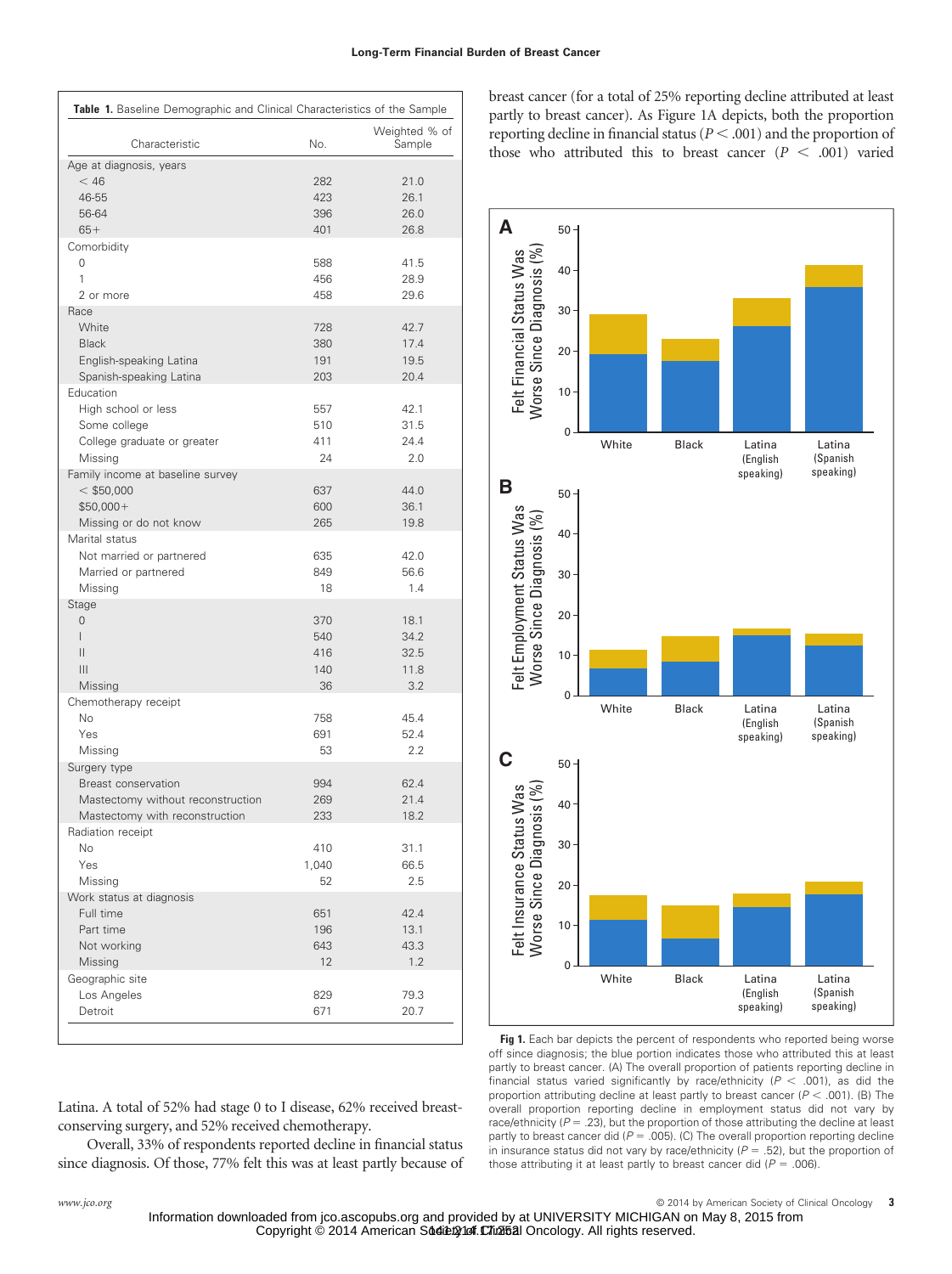| Table 2. Multivariable Model of Reporting Decline in Financial Status<br>Attributed at Least Partly to Breast Cancer                   |                                                                                       |                                              |                               |  |  |
|----------------------------------------------------------------------------------------------------------------------------------------|---------------------------------------------------------------------------------------|----------------------------------------------|-------------------------------|--|--|
|                                                                                                                                        | Worsening Financial Status<br>at Least Partly Due to<br>Breast Cancer ( $N = 1,244$ ) |                                              |                               |  |  |
| Covariate                                                                                                                              | 0 <sub>R</sub>                                                                        | 95% CI                                       | P                             |  |  |
| Site                                                                                                                                   |                                                                                       |                                              |                               |  |  |
| Los Angeles (reference)<br>Detroit                                                                                                     | 1.00<br>1.07                                                                          | 0.72 to 1.61                                 | .732                          |  |  |
| Age at diagnosis, years<br>$<$ 46<br>46-55<br>56-64<br>$65+$                                                                           | 3.99<br>3.25<br>2.96<br>1.00                                                          | 1.98 to 8.07<br>1.68 to 6.28<br>1.63 to 5.37 | < 0.001<br>< 0.001<br>< 0.001 |  |  |
| Race<br>White (reference)<br><b>Black</b><br>Latina, English-speaking<br>Latina, Spanish-speaking                                      | 1.00<br>0.87<br>1.45<br>2.76                                                          | 0.52 to 1.44<br>0.83 to 2.53<br>1.33 to 5.72 | .587<br>.190<br>.006          |  |  |
| Education<br>College graduate or greater<br>Some college/technical school (reference)<br>High school graduate<br>Less than high school | 0.77<br>1.00<br>0.81<br>0.67                                                          | 0.47 to 1.26<br>0.48 to 1.38<br>0.34 to 1.33 | .300<br>.443<br>.255          |  |  |
| Marital status<br>Married/partnered (reference)<br>Not married                                                                         | 1.00<br>1.25                                                                          | 0.82 to 1.90                                 | .303                          |  |  |
| Household income<br>\$50,000+ (reference)<br>$<$ \$50,000                                                                              | 1.00<br>1.77                                                                          | 1.04 to 3.00                                 | .034                          |  |  |
| Working at diagnosis<br>Not working (reference)<br>Part time<br>Full time                                                              | 1.00<br>1.88<br>1.11                                                                  | 1.11 to 3.19<br>0.70 to 1.75                 | .019<br>.663                  |  |  |
| Reduction in work hours<br>No (reference)<br>Yes                                                                                       | 1.00<br>1.68                                                                          | 1.02 to 2.78                                 | .042                          |  |  |
| Prescriptions covered by health insurance<br>Completely (reference)<br>Mostly<br>Partially<br>Not covered                              | 1.00<br>1.09<br>3.67<br>2.70                                                          | 0.64 to 1.85<br>2.09 to 6.45<br>1.27 to 5.73 | .746<br>< 0.001<br>.010       |  |  |
| Comorbidities<br>0 (reference)<br>$1 +$                                                                                                | 1.00<br>0.84                                                                          | 0.56 to 1.25                                 | .386                          |  |  |
| Stage of disease<br>3<br>$\overline{2}$<br>1 (reference)                                                                               | 1.92<br>1.34<br>1.00                                                                  | 0.98 to 3.76<br>0.84 to 2.14                 | .058<br>.216                  |  |  |
| $\overline{0}$<br>Surgery<br>Lumpectomy (reference)<br>Mastectomy without reconstruction<br>Mastectomy with reconstruction             | 1.05<br>1.00<br>0.62<br>1.00                                                          | 0.61 to 1.80<br>0.33 to 1.17<br>0.53 to 1.87 | .869<br>.140<br>.995          |  |  |
| Chemotherapy<br>No (reference)<br>Yes                                                                                                  | 1.00<br>2.14                                                                          | 1.32 to 3.47                                 | .002                          |  |  |
| Radiotherapy<br>No<br>Yes (reference)                                                                                                  | 1.01<br>1.00                                                                          | 0.58 to 1.77                                 | .961                          |  |  |
| Recurrent breast cancer<br>No (reference)<br>Yes                                                                                       | 1.00<br>2.44                                                                          | 1.17 to 5.06                                 | .017                          |  |  |
| Abbreviation: OR, odds ratio.                                                                                                          |                                                                                       |                                              |                               |  |  |

significantly by race/ethnicity. Table 2 presents a multivariable logistic regression model, in which SS-Latinas had significantly increased odds of financial decline attributed to breast cancer, as did those with age younger than 65, household income  $\leq$  \$50,000 at diagnosis, parttime employment at diagnosis, reduction in work hours, lack of substantial prescription drug coverage, breast cancer recurrence, and chemotherapy receipt.

As shown in Table 3, the median out-of-pocket spending for breast cancer medical expenses was  $\le$  \$2,000; 17% of respondents spent > \$5,000. A much lower proportion of SS-Latinas (57%) reported being able to rely on income or savings than other groups (*P* .001). ES-Latinas were considerably more likely than other groups to increase credit-card debt to finance their medical expenses ( $P = .03$ ). Blacks were more likely to report leaving medical bills unpaid (*P*

|                                                                       | Total<br>(%)   | Latinas<br>(%) | Spanish- English-<br>Speaking Speaking<br>Latinas<br>(%) | (%)            | <b>Blacks Whites</b><br>(%) | $P^*$   |
|-----------------------------------------------------------------------|----------------|----------------|----------------------------------------------------------|----------------|-----------------------------|---------|
| Out-of-pocket spendingt                                               |                |                |                                                          |                |                             |         |
| $<$ \$500                                                             | 40             | 64             | 42                                                       | 47             | 25                          | < 0.001 |
| \$500-\$2,000                                                         | 25             | 20             | 20                                                       | 30             | 28                          |         |
| \$2,001-\$5,000                                                       | 18             | 7              | 17                                                       | 16             | 24                          |         |
| \$5,001-\$10,000                                                      | 10             | 6              | 12                                                       | 4              | 14                          |         |
| > \$10,000                                                            | 7              | 4              | 10                                                       | 3              | 9                           |         |
| Financing of medical<br>expenses                                      |                |                |                                                          |                |                             |         |
| Used income and/or<br>savings                                         | 80             | 57             | 79                                                       | 81             | 90                          | < 0.001 |
| Borrowed from family or<br>friends                                    | 7              | 10             | 8                                                        | 9              | 4                           | .04     |
| Borrowed against house                                                | $\overline{2}$ | $\Omega$       | $\overline{2}$                                           | $\overline{2}$ | $\overline{2}$              | .41     |
| Left some medical bills                                               |                |                |                                                          |                |                             |         |
| unpaid<br>Increased credit card                                       | 5              | 3              | 5                                                        | 14             | 3                           | < 0.001 |
| debt                                                                  | 10             | 6              | 15                                                       | 8              | 10                          | .03     |
| Debt                                                                  |                |                |                                                          |                |                             |         |
| Reporting debt from<br>breast cancer<br>treatment                     | 12             | 10             | 17                                                       | 15             | 9                           | .03     |
| Privations                                                            |                |                |                                                          |                |                             |         |
| In past 12 months,<br>because of cost,<br>reported<br>Going without   |                |                |                                                          |                |                             |         |
| medication<br>Taking less than fully                                  | 5              | 6              | 7                                                        | 6              | 4                           | .08     |
| prescribed amount<br>Missing doctor's                                 | 4              | 4              | 4                                                        | 6              | 3                           | .01     |
| appointment                                                           | 8              | 6              | 10                                                       | 11             | 6                           | .02     |
| Since diagnosis, because<br>of personal medical<br>expenses, reported |                |                |                                                          |                |                             |         |
| Going without health<br>insurance                                     | 6              | 8              | 9                                                        | 8              | 2                           | < 0.001 |
| Having utilities turned<br>off because of unpaid<br>bills             | 5              | 5              | 4                                                        | 11             | 2                           | < 0.001 |
| Having to move out of<br>home because could<br>not afford to stay     | 4              | 5              | 6                                                        | 6              | 2                           | < 0.001 |

using the weighted  $\chi^2$  test statistic.<br>†Totals do not sum to 100% because of rounding.

**4** © 2014 by American Society of Clinical Oncology **Society American** Society of Clinical Oncology **J**OURNAL OF CLINICAL ONCOLOGY

Copyright © 2014 American Society of Cluasial Oncology. All rights reserved. Information downloaded from jco.ascopubs.org and provided by at UNIVERSITY MICHIGAN on May 8, 2015 from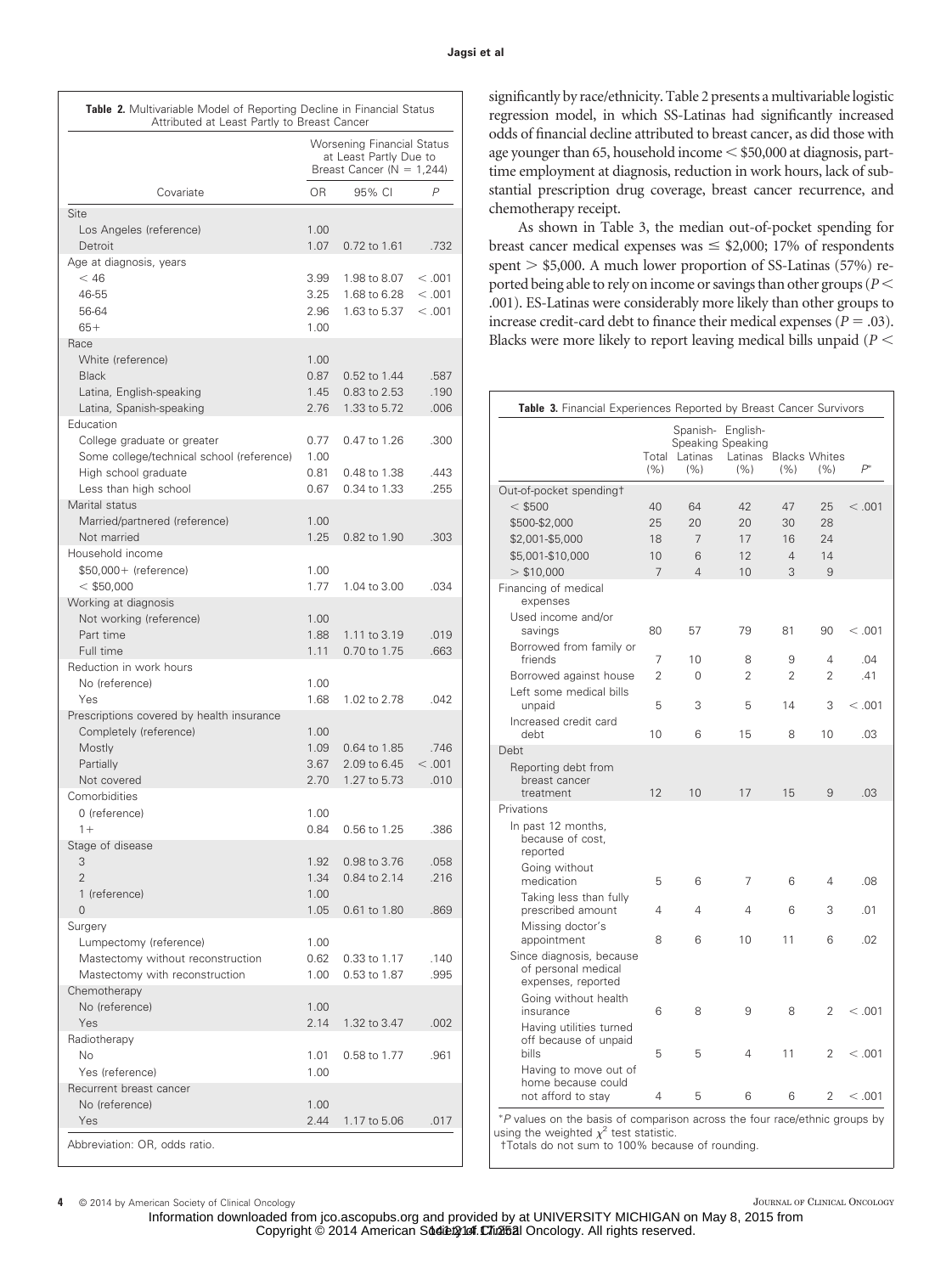.001). Minority respondents were more likely to borrow from family or friends than whites  $(P = .04)$ .

Twelve percent of respondents reported that they had medical debt 4 years postdiagnosis. Debt varied significantly by race/ethnicity, with 9% of whites, 15% of blacks, 17% of ES-Latinas, and 10% of SS-Latinas reporting debt ( $P = .03$ ). As also reported in Table 3, minority respondents were more likely to report foregoing medical care because of cost and other privations because of their medical expenses. At least one privation was experienced by 18% of the sample and, on multivariable analysis, blacks and ES-Latinas were significantly more likely to have experienced at least one privation than whites (Table 4). Other correlates of at least one privation were Detroit location, middle age (46 to 64) compared with younger ( $\leq$  45) or older ( $\geq 65$ ) age, household income  $\leq$  \$50,000, reduction in work hours, and lack of substantial prescription drug coverage.

Overall, 15% of the 1,502 respondents reported decline in employment status since diagnosis, and 72% of these attributed the decline to breast cancer. As depicted in Figure 1B, the overall proportion reporting decline in employment status did not vary by race/ ethnicity ( $P = .23$ ), but the proportion of those attributing the decline at least partly to breast cancer did  $(P = .005)$ . Eighteen percent reported that their health insurance status was worse since diagnosis, and of those, 73% felt this was at least somewhat because of breast cancer. As depicted in Figure 1C, the overall proportion reporting that their insurance status was worse did not vary by race/ethnicity  $(P =$ .52), but the proportion of those attributing being worse off at least partly to breast cancer did  $(P = .006)$ .

Of the respondents, 741 reported that they worked for pay at some time after diagnosis. As detailed in Table 5, in this subgroup, 60% reported that it was at least a little important to work to keep health insurance, 53% to avoid changing jobs because of worry about losing health insurance, and 27% to get a new job in order to get health insurance. Of note, 25% of this subgroup reported that they would look for a new job if they could be assured of comparable benefits (48% of SS-Latinas, 30% ES-Latinas, 24% blacks, and 18% whites; *P* < .001). Of those who worked at some time after diagnosis, 7% had increased work hours to cover cancer-related expenses, 27% had decreased work hours because of cancer-related health issues, and 7% believed they had been denied job opportunities because of cancer.

# **DISCUSSION**

In this sample of long-term breast cancer survivors from two metropolitan areas, one quarter perceived being worse off financially as a result of their breast cancer. Even 4 years after diagnosis, 12% reported having medical debt. Patients reported both economically motivated treatment nonadherence and more general privations related to their medical expenses. Minority patients were most vulnerable to privations and financial decline attributed to breast cancer, even after adjustment for income, education, and employment. To our knowledge, this is the first study to report individual financial experiences in a racially and ethnically diverse sample of patients with breast cancer drawn from population-based registries.

Previous studies have suggested that patients with cancer face substantial financial burden from treatment. Analysis of Medical Expenditure Panel Survey data from 2001 to 2008 suggested that 13.4% of patients with cancer spent  $> 20\%$  of income on out-of-pocket

|  | <b>Table 4.</b> Multivariable Model of Reporting at Least One Major Privation |
|--|-------------------------------------------------------------------------------|
|  | Because of Medical Expenses                                                   |

| DECAUSE OF IMENICAL EXPERISES<br>Privations ( $N = 1,298$ ) |              |                              |              |
|-------------------------------------------------------------|--------------|------------------------------|--------------|
| Covariate                                                   | 0R           | 95% CI                       | P            |
| Site                                                        |              |                              |              |
| Los Angeles (reference)                                     | 1.00         |                              |              |
| Detroit                                                     | 1.59         | 1.03 to 2.45                 | .035         |
| Age at diagnosis, years<br>$<$ 46                           | 0.94         | 0.91 to 0.96                 | < 0.001      |
| 46-55                                                       | 3.40         | 1.63 to 7.12                 | .001         |
| 56-64                                                       | 1.88         | 0.97 to 3.61                 | .060         |
| $65+$                                                       | 1.00         |                              |              |
| Race                                                        |              |                              |              |
| White (reference)<br><b>Black</b>                           | 1.00<br>2.62 | 1.58 to 4.33                 | < 0.001      |
| Latino, English speaking                                    | 2.17         | 1.15 to 4.09                 | .017         |
| Latino, Spanish speaking                                    | 1.30         | 0.53 to 3.18                 | .559         |
| Education                                                   |              |                              |              |
| College graduate or greater                                 | 0.75         | 0.43 to 1.30                 | .298         |
| Some college/technical school (reference)                   | 1.00         |                              |              |
| High school graduate                                        | 1.18<br>1.53 | 0.68 to 2.06<br>0.76 to 3.05 | .557<br>.231 |
| Less than high school<br>Marital status                     |              |                              |              |
| Married/partnered (reference)                               | 1.00         |                              |              |
| Not married                                                 | 1.01         | 0.66 to 1.56                 | .960         |
| Household income                                            |              |                              |              |
| \$50,000+ (reference)                                       | 1.00         |                              |              |
| $<$ \$50,000<br>Working at diagnosis                        | 2.05         | 1.16 to 3.60                 | .013         |
| Not working (reference)                                     | 1.00         |                              |              |
| Part time                                                   | 1.25         | 0.66 to 2.38                 | .489         |
| Full time                                                   | 1.13         | 0.68 to 1.86                 | .646         |
| Reduction in work hours                                     |              |                              |              |
| No (reference)                                              | 1.00         |                              |              |
| Yes<br>Prescription covered by health insurance             | 2.00         | 1.20 to 3.33                 | .008         |
| Completely (reference)                                      | 1.00         |                              |              |
| Mostly                                                      | 1.57         | 0.84 to 2.91                 | .155         |
| Partially                                                   | 4.16         | 2.17 to 7.99                 | < 0.001      |
| Not covered                                                 | 12.04        | 5.38 to 26.94                | < 0.001      |
| Comorbidities                                               |              |                              |              |
| 0 (reference)<br>$1 +$                                      | 1.00<br>1.05 | 0.67 to 1.63                 | .840         |
| Stage of disease                                            |              |                              |              |
| 3                                                           | 1.23         | 0.55 to 2.76                 | .608         |
| $\overline{2}$                                              |              | 0.97 0.58 to 1.61            | .894         |
| 1 (reference)                                               | 1.00         |                              |              |
| 0                                                           | 1.14         | 0.66 to 1.99                 | .639         |
| Surgery<br>Lumpectomy (reference)                           | 1.00         |                              |              |
| Mastectomy without reconstruction                           | 0.66         | 0.32 to 1.37                 | .263         |
| Mastectomy with reconstruction                              | 0.94         | 0.47 to 1.91                 | .874         |
| Chemotherapy                                                |              |                              |              |
| No (reference)                                              | 1.00         |                              |              |
| Yes                                                         | 1.54         | 0.89 to 2.66                 | .119         |
| Radiotherapy<br>No                                          | 1.35         | 0.69 to 2.65                 | .375         |
| Yes (reference)                                             | 1.00         |                              |              |
| Recurrent breast cancer                                     |              |                              |              |
| No (reference)                                              | 1.00         |                              |              |
| Yes                                                         | 1.74         | 0.77 to 3.91                 | .183         |
| Abbreviation: OR, odds ratio.                               |              |                              |              |

*www.jco.org* © 2014 by American Society of Clinical Oncology **5** Copyright © 2014 American Society of Cluasial Oncology. All rights reserved. Information downloaded from jco.ascopubs.org and provided by at UNIVERSITY MICHIGAN on May 8, 2015 from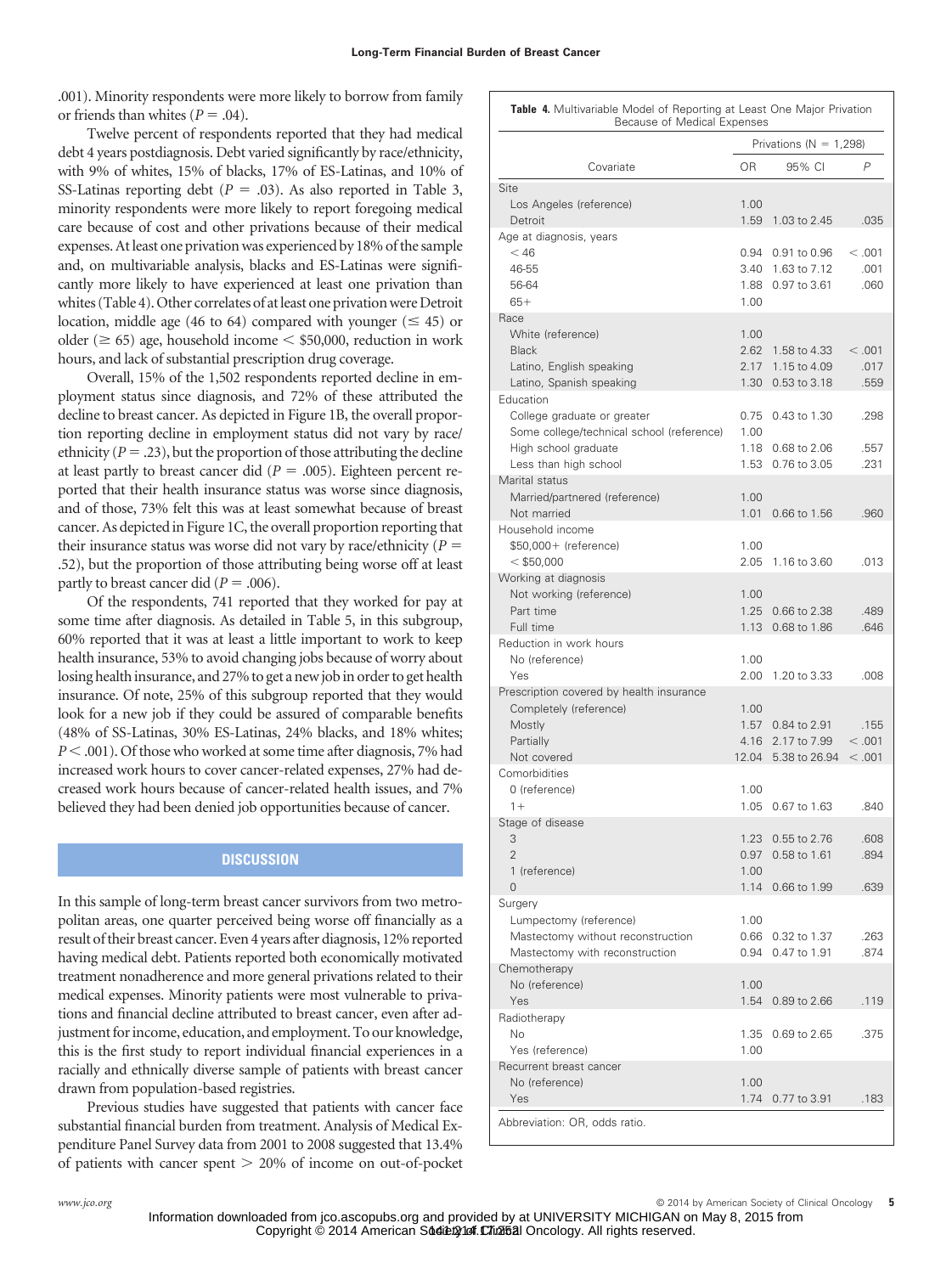|                                                                                           |               | Spanish-                   | English-                   |               |               |                |
|-------------------------------------------------------------------------------------------|---------------|----------------------------|----------------------------|---------------|---------------|----------------|
|                                                                                           | Total<br>(% ) | Speaking<br>Latinas<br>(%) | Speaking<br>Latinas<br>(%) | Blacks<br>(%) | Whites<br>(%) | $P^*$          |
| Reporting at least a<br>little important<br>to $\ldots$                                   |               |                            |                            |               |               |                |
| Keep working in<br>order to keep<br>health insurance                                      | 60            | 64                         | 68                         | 70            | 53            | .04            |
| Avoid changing jobs<br>because of worry<br>about losing                                   |               |                            |                            |               |               |                |
| health insurance<br>Get a new job to<br>get health<br>insurance                           | 53<br>27      | 65<br>54                   | 59<br>32                   | 59<br>36      | 47<br>16      | .07<br>< 0.001 |
| Reporting                                                                                 |               |                            |                            |               |               |                |
| Would look for a<br>new job if could<br>be assured of<br>comparable<br>benefits           | 25            | 48                         | 30                         | 24            | 18            | <.001          |
| Having to increase<br>work hours to<br>cover breast<br>cancer-related<br>medical expenses | 7             | 13                         | 9                          | 2             | 6             | .053           |
| Having to decrease<br>work hours<br>because of breast<br>cancer-related<br>health issues  | 27            | 35                         | 33                         | 22            | 25            | .16            |
| Being denied job<br>opportunities<br>because of breast                                    |               |                            |                            |               |               |                |
| cancer                                                                                    | 7             | 7                          | 9                          | 5             | 7             | .76            |

health care expenses, including insurance premiums. This burden may translate into significant privations. In a national survey of 930 patients with cancer, 11% reported inability to pay for food, heat, or housing because of the costs of cancer treatment.<sup>27</sup> National Health Interview Survey datafrom 2003 to 2006 suggested that 7.8% of cancer survivors reported forgoing medical care because of cost, although it could not define whether survivors were forgoing cancer care or elective services.28 Financial stress has also been shown to compromise the quality of life in patients with cancer.<sup>29</sup>

We are aware of only one other survey of patients identified through a population-based registry on this subject.<sup>15</sup> That study focused on colon cancer survivors treated with curative intent, closer to their initial treatment than the long-term breast cancer survivors in the current study. That study also revealed that patients with younger age, minority race, and lower annual household income were more likely to report treatment-related financial hardship. Together, these studies suggest that there is an identifiable subgroup of patients with cancer who are particularly vulnerable to financial distress.

Several studies were conducted to evaluate the out-of-pocket expenses of patients with breast cancer treated one to two decades ago.<sup>6,30,31</sup> These older studies estimated the monthly out-of-pocket costs for medical expenses incurred by women during chemotherapy to be between \$300 and \$1,180 per month, and approximately  $$500$  per month by 1 year after diagnosis.<sup>32</sup> The findings of the

current study reveal that median total out-of-pocket spending on breast cancer expenses 4 years postdiagnosis was  $\le$  \$2,000, consistent with a study that revealed that from 1987 to 2001 through 2005, the proportion of cancer costs funded by private insurance increased and the out-of-pocket share decreased.<sup>33</sup> Nevertheless, a substantial minority reported worsening of financial status, and certain subgroups—including those of minority race or ethnicity appeared particularly vulnerable.

Previous studies have also raised concerns about the effects of cancer on employment, including reduction of income and loss of employment-based insurance, which can in turn adversely affect financial status.<sup>34</sup> We found that many survivors reported ways in which cancer influenced their subsequent employment experiences and decisions; concerns about maintaining insurance and benefits were particularly common.

This study has strengths that include its identification of a diverse sample of patients treated in multiple settings through populationbased registries, its longitudinal design, and its detailed measures of financial status and burden derived from the broader literature on financial distress. However, a limitation of our study was that we did not compare the experiences of patients in our sample to noncancer control patients. Although we asked patients whether they believed that decline in financial status and privations were attributable to their breast cancer, it is possible that these attributions are inaccurate. Also, as in any survey study, bias may have been introduced by nonresponse. Although the response rate to each of our surveys was high compared with other survey studies of patients with cancer, $35$  there was attrition in the sample at each step in the longitudinal evaluation, and it is possible that respondents differed meaningfully from those who did not respond. To minimize the impact of nonresponse bias, we employed complex survey weights. Finally, the study was located in two large metropolitan areas, which may limit the generalizability of the findings, particularly to more rural areas and those in which access to Medicaid differs from that in California and Michigan at the time of the study.

Despite these limitations, our findings suggest that a substantial proportion of breast cancer survivors perceive a negative financial impact from diagnosis and treatment, and they experience a variety of privations. Racial and ethnic minorities appeared more vulnerable than whites. Unfortunately, communication between patients and physicians regarding financial concerns is suboptimal.<sup>36-41</sup> The current findings should motivate increased efforts to ensure communication between patients and providers regarding the financial implications of cancer diagnosis and treatment decisions. Further research should consider how changes since the time of our study, including the availability of lower-cost generic equivalents for commonly prescribed endocrine therapies, impending changes in Medicaid eligibilitymandated by theAffordableCareAct, and the creation of a federal Consumer Financial Protection Bureau to regulate consumer credit more tightly, may have modified the experiences of patients currently being diagnosed, as compared with those reported by the patients in our study. Additional research is also important to further define the long-term financial experiences of patients with other types of cancer, whose experiences may differ from those in our sample for various reasons (including differences in treatments, prognosis, and insurance eligibility), as well as the predictors for vulnerability to financial decline and privations in those settings, to allow for the rational targeting of interventions and support.

Copyright © 2014 American Society of Cluasial Oncology. All rights reserved. Information downloaded from jco.ascopubs.org and provided by at UNIVERSITY MICHIGAN on May 8, 2015 from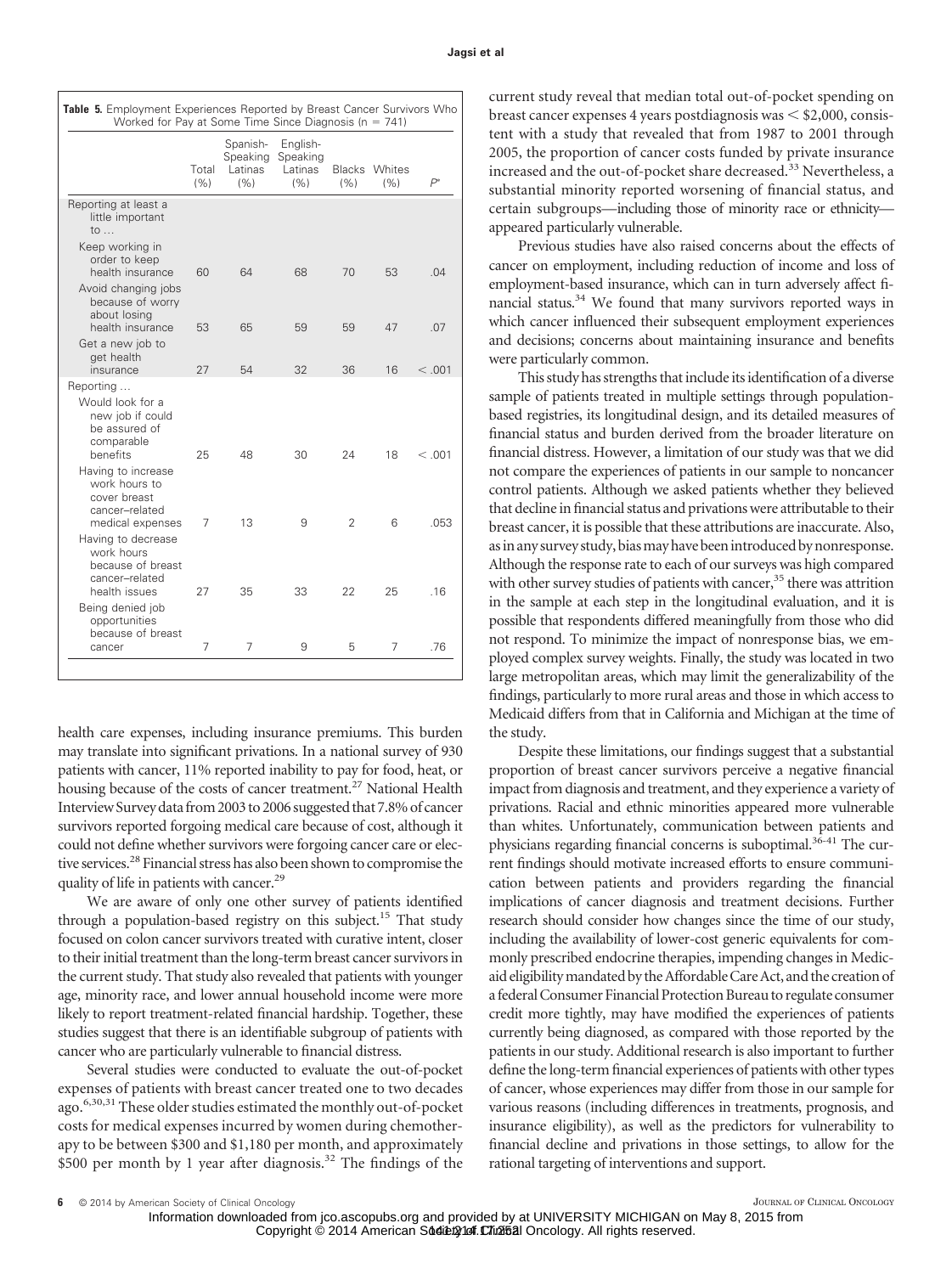Although we are deservedly proud of advances in our ability to cure an increasing proportion of patients diagnosed with breast cancer, we must ensure that we do not leave them in financial ruin as a result of our efforts. Providers, researchers, and policymakers alike must make dedicated efforts to reduce the cost of medical care in order to help prevent the lasting deleterious impact on the financial wellbeing of patients of the sort observed in this study.

# **AUTHORS' DISCLOSURES OF POTENTIAL CONFLICTS OF INTEREST**

The author(s) indicated no potential conflicts of interest.

# **REFERENCES**

**1.** Bach PB, Saltz LB, Wittes RE: In cancer care, cost matters. The New York Times, October 14, 2012:A25. [http://www.nytimes.com/2012/10/15/opinion/a-hospital](http://www.nytimes.com/2012/10/15/opinion/a-hospital-says-no-to-an-11000-a-month-cancer-drug.html?_r=0)says-no-to-an-11000-a-month-cancer-drug.html? r=0

**2.** Moriates C, Shah NT, Arora VM: First, do no (financial) harm. JAMA 310:577-578, 2013

**3.** Zafar SY, Abernethy AP: Financial toxicity, Part I: A new name for a growing problem. Oncology (Williston Park) 27:80-81, 2013

**4.** Kaiser Family Foundation and Health Research & Trust: Employer health benefits, 2013 annual survey.<http://ehbs.kff.org/pdf/2011/8225.pdf>

**5.** Howard DH, Molinari NA, Thorpe KE: National estimates of medical costs incurred by nonelderly cancer patients. Cancer 100:883-891, 2004

**6.** Arozullah AM, Calhoun EA, Wolf M, et al: The financial burden of cancer: Estimates from a study of insured women with breast cancer. J Support Oncol 2:271-278, 2004

**7.** Bernard DS, Farr SL, Fang Z: National estimates of out-of-pocket health care expenditure burdens among nonelderly adults with cancer: 2001 to 2008. J Clin Oncol 29:2821-2826, 2011

**8.** Langa KM, Fendrick AM, Chernew ME, et al: Out-of-pocket health-care expenditures among older Americans with cancer. Value Health 7:186-194, 2004

**9.** Finkelstein EA, Tangka FK, Trogdon JG, et al: The personal financial burden of cancer for the working-aged population. Am J Manag Care 15:801- 806, 2009

10. de Boer AG, Taskila T, Ojajärvi A, et al: Cancer survivors and unemployment: A meta-analysis and meta-regression. JAMA 301:753-762, 2009

**11.** Mujahid MS, Janz NK, Hawley ST, et al: The impact of sociodemographic, treatment, and work support on missed work after breast cancer diagnosis. Breast Cancer Res Treat 119:213-220, 2010

**12.** Mujahid MS, Janz NK, Hawley ST, et al: Racial/ethnic differences in job loss for women with breast cancer. J Cancer Surviv 5:102-111, 2011

**13.** Ramsey S, Blough D, Kirchhoff A, et al: Washington State cancer patients found to be at greater risk for bankruptcy than people without a cancer diagnosis. Health Aff (Millwood) 32:1143-1152, 2013

**14.** Zafar SY, Peppercorn JM, Schrag D, et al: The financial toxicity of cancer treatment: A pilot study assessing out-of-pocket expenses and the insured cancer patient's experience. Oncologist 18:381-390, 2013

**15.** Shankaran V, Jolly S, Blough D, et al: Risk factors for financial hardship in patients receiving adjuvant chemotherapy for colon cancer: A population-based exploratory analysis. J Clin Oncol 30:1608-1614, 2012

**16.** Lawless RM, Littwin AK, Porter KM, et al: Did bankruptcy reform fail? An empirical study of consumer debtors. Am Bankruptcy Law J 82:349-406, 2008

**17.** Bradley CJ, Neumark D, Luo Z, et al: Employment-based health insurance, illness, and labor supply of women: Evidence from married women with breast cancer. Health Econ 16:719- 737, 2006

**18.** Bureau of Labor Statistics, US Census Bureau: Technical Paper 63RV Design and Methodology, 2002. [http://www.census.gov/prod/2002pubs/](http://www.census.gov/prod/2002pubs/tp63rv.pdf) [tp63rv.pdf](http://www.census.gov/prod/2002pubs/tp63rv.pdf)

**19.** Fowler FJ: Improving Survey Questions: Design and Evaluation (Applied Social Research Methods). Thousand Oaks, CA, Sage Publications, 1995

**20.** Katz SJ, Lantz PM, Paredes Y, et al: Breast cancer treatment experiences of Latinas in Los Angeles county. Am J Public Health 95:2225-2230, 2005

**21.** Hawley ST, Griggs JJ, Hamilton AS, et al: Decision involvement and receipt of mastectomy among racially and ethnically diverse breast cancer patients. J Natl Cancer Inst 101:1337-1347, 2009

**22.** Zikmund-Fisher BJ, Smith DM, Ubel PA, et al: Validation of the Subjective Numeracy Scale: Effects of low numeracy on comprehension of risk communications and utility elicitations. Med Decis Making 27:663-671, 2007

**23.** Willis GB: Cognitive Interviewing: A Tool for Improving Questionnaire Design. Thousand Oaks, CA, Sage Publications, 2005

**24.** Mauceri S: Cognitive interviewing: A tool for improving questionnaire design. Int J Soc Res Methodol 11:79-83, 2008

**25.** Dillman DA, Smyth JD, Christian LM: Internet, Mail, and Mixed-Mode Surveys: The Tailored Design Method (ed 3). Hoboken, NJ, John Wiley & Sons, 2009

**26.** Hamilton AS, Hofer TP, Hawley ST, et al: Latinas and breast cancer outcomes: Populationbased sampling, ethnic identity, and acculturation assessment. Cancer Epidemiol Biomarkers Prev 18: 2022-2029, 2009

**27.** The USA Today/Kaiser Family Foundation/Harvard School of Public Health: National survey of households affected by cancer, November 2006. [http://](http://kaiserfamilyfoundation.files.wordpress.com/2013/01/7591.pdf)

# **AUTHOR CONTRIBUTIONS**

**Conception and design:** Reshma Jagsi, John A.E. Pottow, Steven J. Katz, Sarah T. Hawley

**Financial support:** Steven J. Katz, Sarah T. Hawley

**Administrative support:** Steven J. Katz, Sarah T. Hawley

**Provision of study materials or patients:** Ann S. Hamilton, John Graff **Collection and assembly of data:** Ann S. Hamilton, John Graff, Steven J. Katz, Sarah T. Hawley

**Data analysis and interpretation:** Reshma Jagsi, John A.E. Pottow, Kent A. Griffith, Cathy Bradley, Steven J. Katz, Sarah T. Hawley **Manuscript writing:** All authors

**Final approval of manuscript:** All authors

[kaiserfamilyfoundation.files.wordpress.com/2013/01/](http://kaiserfamilyfoundation.files.wordpress.com/2013/01/7591.pdf) [7591.pdf](http://kaiserfamilyfoundation.files.wordpress.com/2013/01/7591.pdf)

**28.** Weaver KE, Rowland JH, Bellizzi KM, et al: Forgoing medical care because of cost: Assessing disparities in healthcare access among cancer survivors living in the United States. Cancer 116:3493- 3504, 2010

**29.** Ell K, Xie B, Wells A, et al: Economic stress among low-income women with cancer: Effects on quality of life. Cancer 112:616-625, 2008

**30.** Moore KA: Breast cancer patients' out-ofpocket expenses. Cancer Nurs 22:389-396, 1999

**31.** Given BA, Given CW, Stommel M: Family and out-of-pocket costs for women with breast cancer. Cancer Pract 2:187-193, 1994

**32.** Pisu M, Azuero A, McNees P, et al: The out of pocket cost of breast cancer survivors: A review. J Cancer Surviv 4:202-209, 2010

**33.** Tangka FK, Trogdon JG, Richardson LC, et al: Cancer treatment cost in the United States: Has the burden shifted over time? Cancer 116:3477-3484, 2010

**34.** Lauzier S, Maunsell E, Drolet M, et al: Wage losses in the year after breast cancer: Extent and determinants among Canadian women. J Natl Cancer Inst 100:321-332, 2008

**35.** Kelly BJ, Fraze TK, Hornik RC: Response rates to a mailed survey of a representative sample of cancer patients randomly drawn from the Pennsylvania Cancer Registry: A randomized trial of incentive and length effects. BMC Med Res Methodol 10:65, 2010

**36.** Neumann PJ, Palmer JA, Nadler E, et al: Cancer therapy costs influence treatment: A national survey of oncologists. Health Aff (Millwood) 29:196-202, 2010

**37.** Alexander GC, Casalino LP, Tseng CW, et al: Barriers to patient-physician communication about out-of-pocket costs. J Gen Intern Med 19:856-860, 2004

**38.** Schrag D, Hanger M: Medical oncologists' views on communicating with patients about chemotherapy costs: A pilot survey. J Clin Oncol 25:233- 237, 2007

**39.** Kim P: Cost of cancer care: The patient perspective. J Clin Oncol 25:228-232, 2007

**40.** Meropol NJ, Schrag D, Smith TJ, et al: American Society of Clinical Oncology guidance statement: The cost of cancer care. J Clin Oncol 27:3868-3874, 2009

**41.** Weinfurt KP: Value of high-cost cancer care: A behavioral science perspective. J Clin Oncol 25:223- 227, 2007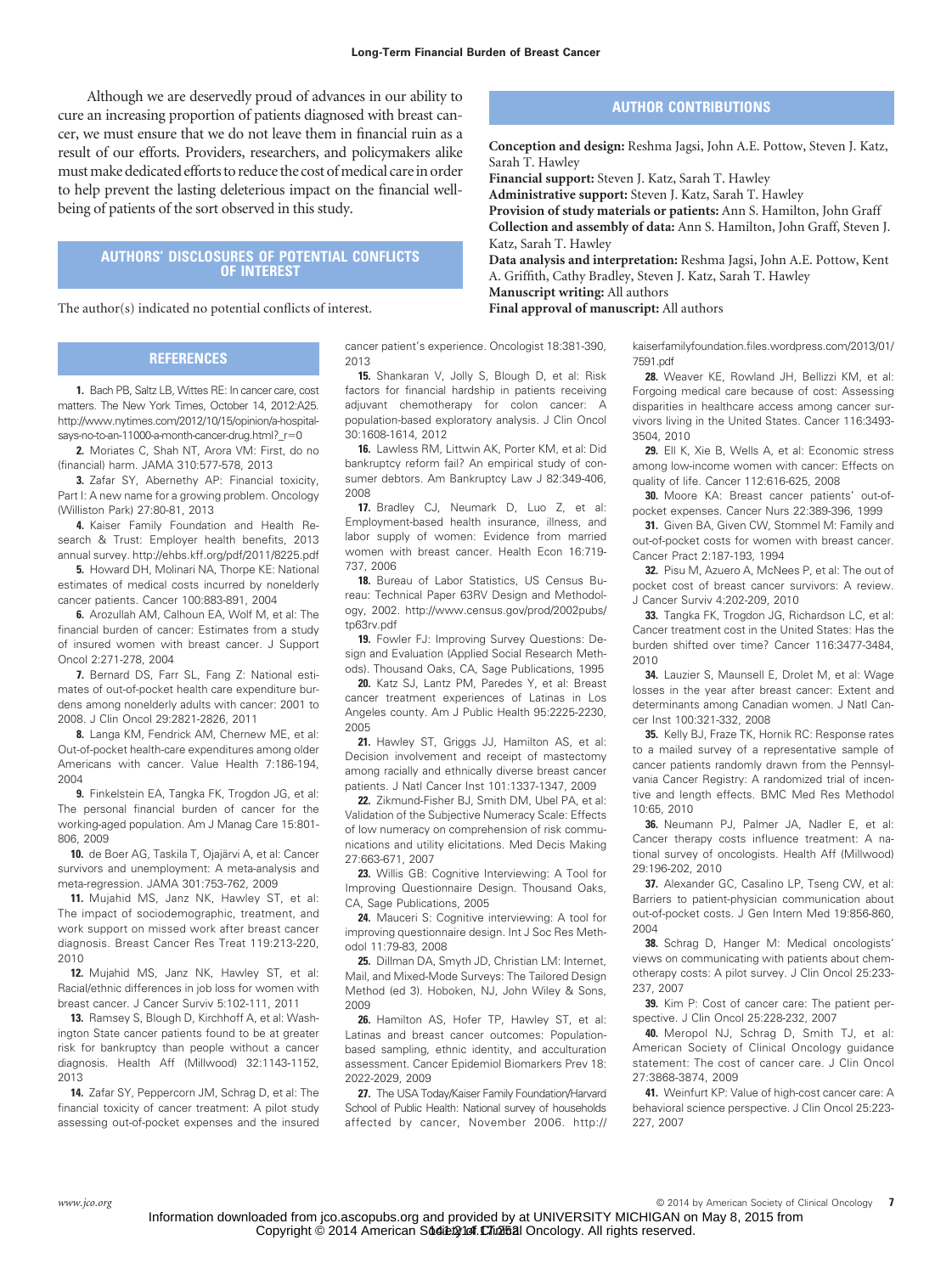#### **Jagsi et al**

# *Support*

Supported by Grants No. R01 CA109696 and R01 CA088370 from the National Cancer Institute (NCI) to the University of Michigan. R.J. was supported by a Mentored Research Scholar Grant No. MRSG-09-145-01 from the American Cancer Society. S.J.K. was supported by an Established Investigator Award in Cancer Prevention, Control, Behavioral, and Population Sciences Research from the NCI (Award No. K05CA111340). The collection of Los Angeles County cancer incidence data used in this study was supported by the California Department of Public Health as part of the statewide cancer reporting program mandated by California Health and Safety Code Section 103885; the NCI's SEER program under Contract No. N01-PC-35139 awarded to the University of Southern California, Contract No. N01-PC-54404 awarded to the Public Health Institute; and the Centers for Disease Control and Prevention's National Program of Cancer Registries, under Agreement No. 1U58DP00807-01 awarded to the Public Health Institute. The collection of metropolitan Detroit cancer incidence data was supported by the NCI SEER program Contract No. N01-PC-35145.

■■■